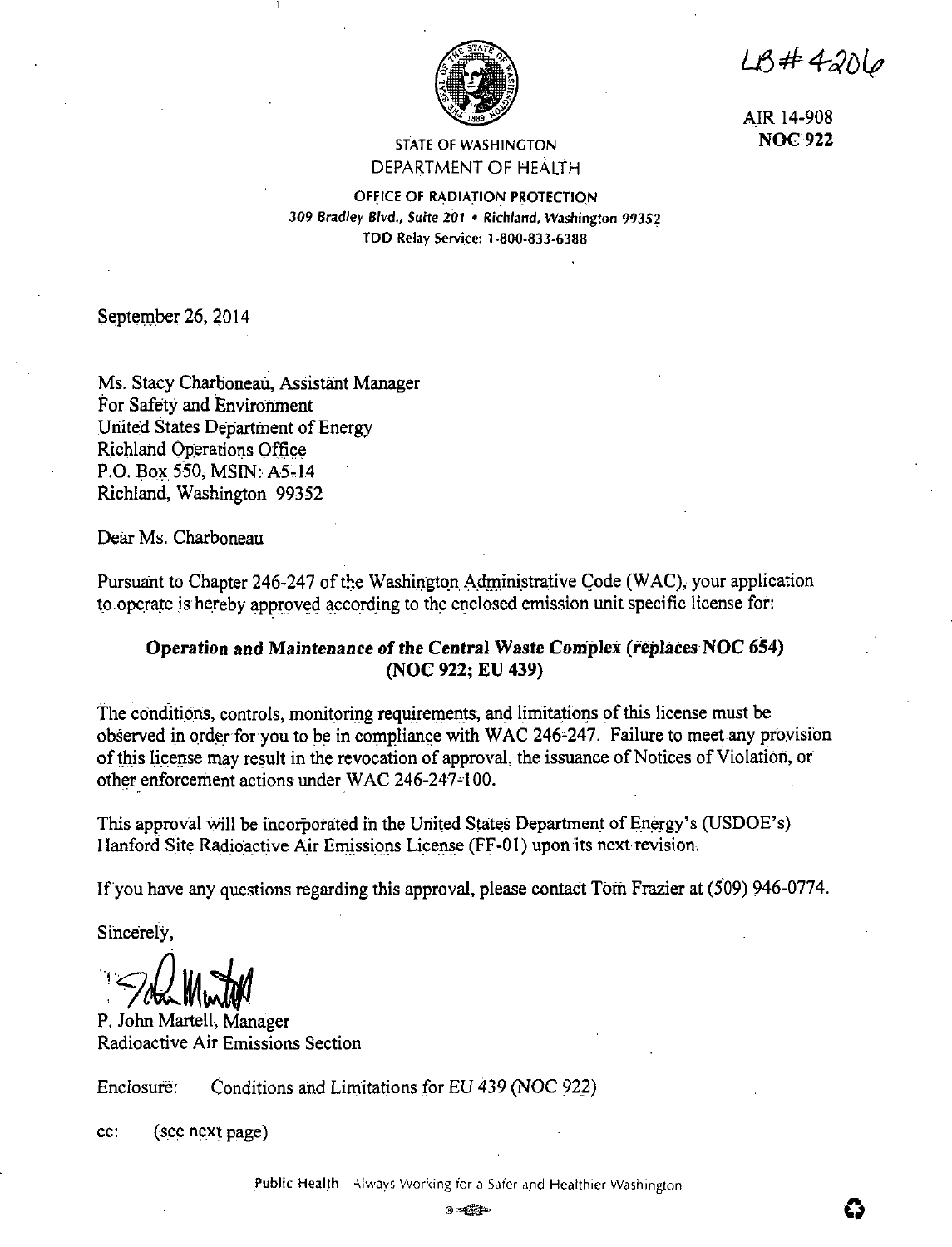**AIR 14-908** 

Ms. Stacy Charboneau September 26, 2014 Page 2 of 2

cc: Ruth Allen, WRPS Matthew Barnett, PNNL Lee Bostic, BNI Cliff Clark, USDOE-RL Jack Donnelly, WRPS Rick Engelmann, CHPRC Dennis Faulk, EPA Thomas Frazier, WDOH Gary Fritz, MSA Phil Gent, Ecology Dale Jackson, USDOE•RL Reed Kaldor, MSA Paul Karschnia, CHPRC Ed MacAlister, USDOE-RL Crystal Mathey, WDOH Valarie Peery, Ecology Maria Skorska, Ecology Randy Utley, WDOH Jeff Voogd, WRPS Joan Woolard, WRPs Davis Zhen, EPA Environmental Portal RAES Tracking: Line 825; Follow up to IM 8,291; NOC 922; EU 439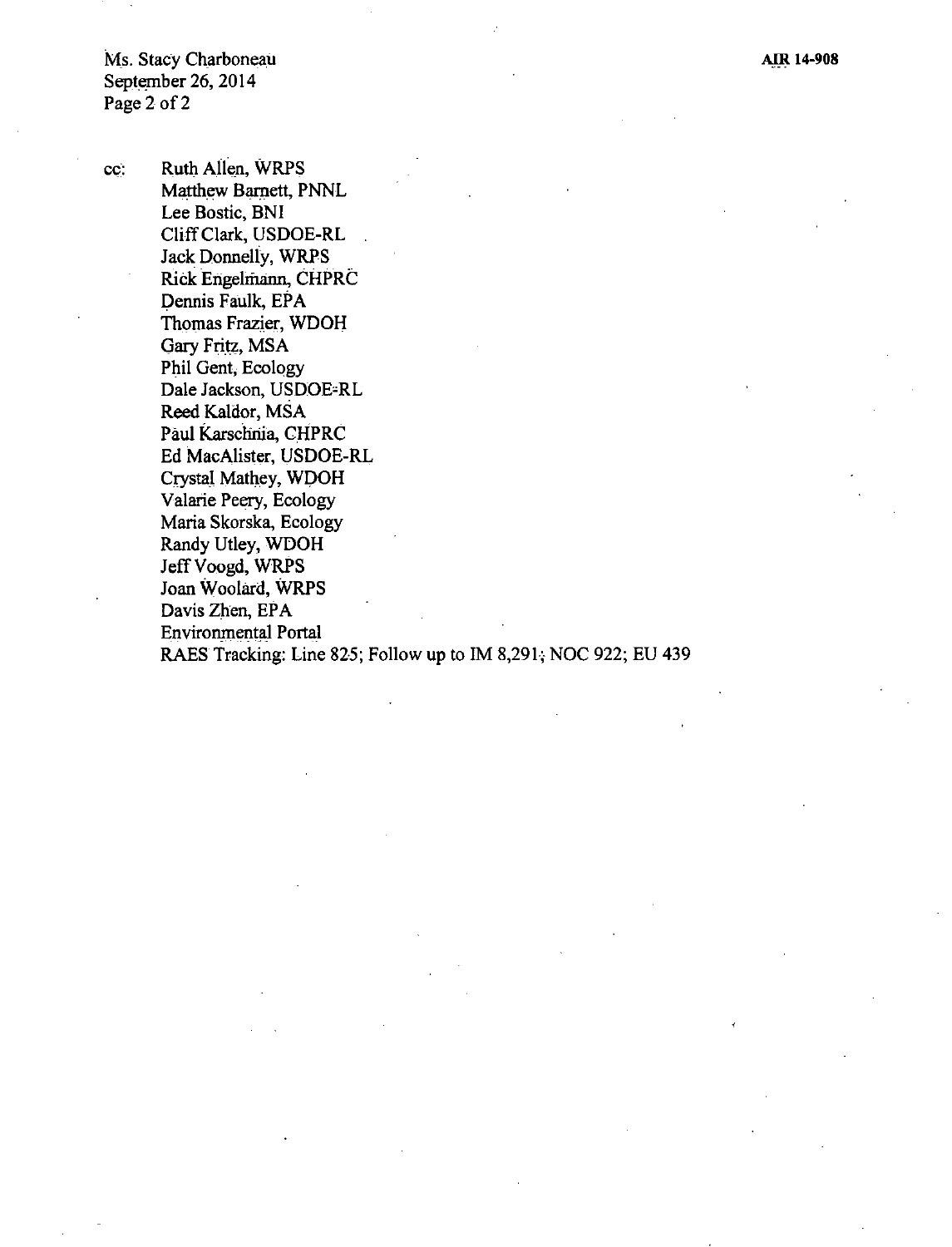**Emission Unit ID: 439** 

200W J-CWC 001

### **Central Waste Complex**

This is a MINOR, ACTIVELY ventilated emission unit.

Central Waste Coniplex

**Abatement Technology** BARCT WAC 246-247-040(3), 040(4)

state only enforceable: WAC 246-247-010(4), 040(5), 060(5)

| Zone or Area | <b>Abatement Technology</b> | <b>Required # of Units</b> | <b>Additional Description</b> |
|--------------|-----------------------------|----------------------------|-------------------------------|
|              |                             |                            |                               |

### **Monitoring Requirements**

state enforceable: WAC 246-247-040(5), 060(5), and federally enforceable: 40 CFR 61 subpart H

| <b>Federal and State</b>                      | <b>Monitoring and Testing</b>             | <b>Radionuclides Requiring</b> | Sampling                                                                                          |
|-----------------------------------------------|-------------------------------------------|--------------------------------|---------------------------------------------------------------------------------------------------|
| <b>Regulatory</b>                             | <b>Requirements</b>                       | <b>Measurement</b>             | <b>Frequency</b>                                                                                  |
| 40 CFR 61.93(b)(4)(i)<br>& WAC 246-247-075(3) | 40 CFR 61, Appendix B,<br>Method $114(3)$ |                                | Near field ambient<br>monitoring program as<br>specified in the<br>Conditions and<br>Limitations. |

Sampling Requirements Environment Sampling; Ambient air monitors N-449, N-457, N-964, and N-433.

### **Additional Requirements**

Additional monitoring or sampling requirements established by this License will be listed in the Conditions and Limitations section, if applicable.

**Operational Status** Activities at the CWC involve operations in support of waste management at the Hanford Site.

### This Emission Unit has 1 active Notice(s) of Construction.

| Project Title                                                             |            | Approval # Date Approved NOC_ID |     |
|---------------------------------------------------------------------------|------------|---------------------------------|-----|
| Operation and Maintenance of the Central Waste Complex (replaces NOC 654) | AIR 14-908 | 9/26/2014                       | 922 |

### Conditions (state only enforceable: WAC 246-247-040(5), 060(5) if not specified)

- The total abated emission limit for this Notice of Construction is limited to 1.57E-05 mrem/year to the  $1)$ . Maximally Exposed Individual (WAC 246-247-040(5)).
- $2)$ This approval applies only to those activities described below. No additional activities or variations on the approved activities that constitute a "modification" to the emission unit, as defined in WAC 246-247-030(16), may be conducted

The mission of the CWC is the storage of mixed and/or radioactive waste that is generated on or off the Hanford Site. There could be up to 88,500 emission units (i.e., containers) within CWC. CWC manages many categories of radioactive materials such as low-level waste (LLW), transuranic (TRU) waste, TRU mixed waste and low-level mixed waste (LLMW) in contact-handled (CH) containers.

TRU waste is waste that contains at least 100nCi of alpha emitting transuranic constituents with half-lives greater than 20 years. LLW is not TRU waste. TRU waste and LLW are not spent nuclear fuel, high level waste or byproduct material. CH containers are packages are defined having surface dose rates less than 200 mrem/hr while remote handled (RH) containers are packages with dose rates of greater than 200 mrem/hr. RH containers may be stored at the CWC in accordance with the approved safty analysis.

The LLW typically contains rags, paper, rubber gloves, disposal supplies, tools, industrial waste (e.g., failed equipment), and solidified waste that are contaminated with radioactive material. TRU and TRU-mixed waste typically contains rags, paper, rubber gloves, disposable supplies, tools, industrial waste (e.g., failed equipment), solidified process byproducts, and laboratory wastes that are contaminated with TRU material. Both TRU and LLW may contain non-radioactive constituents that could be managed as RCRA and/or TSCA waste.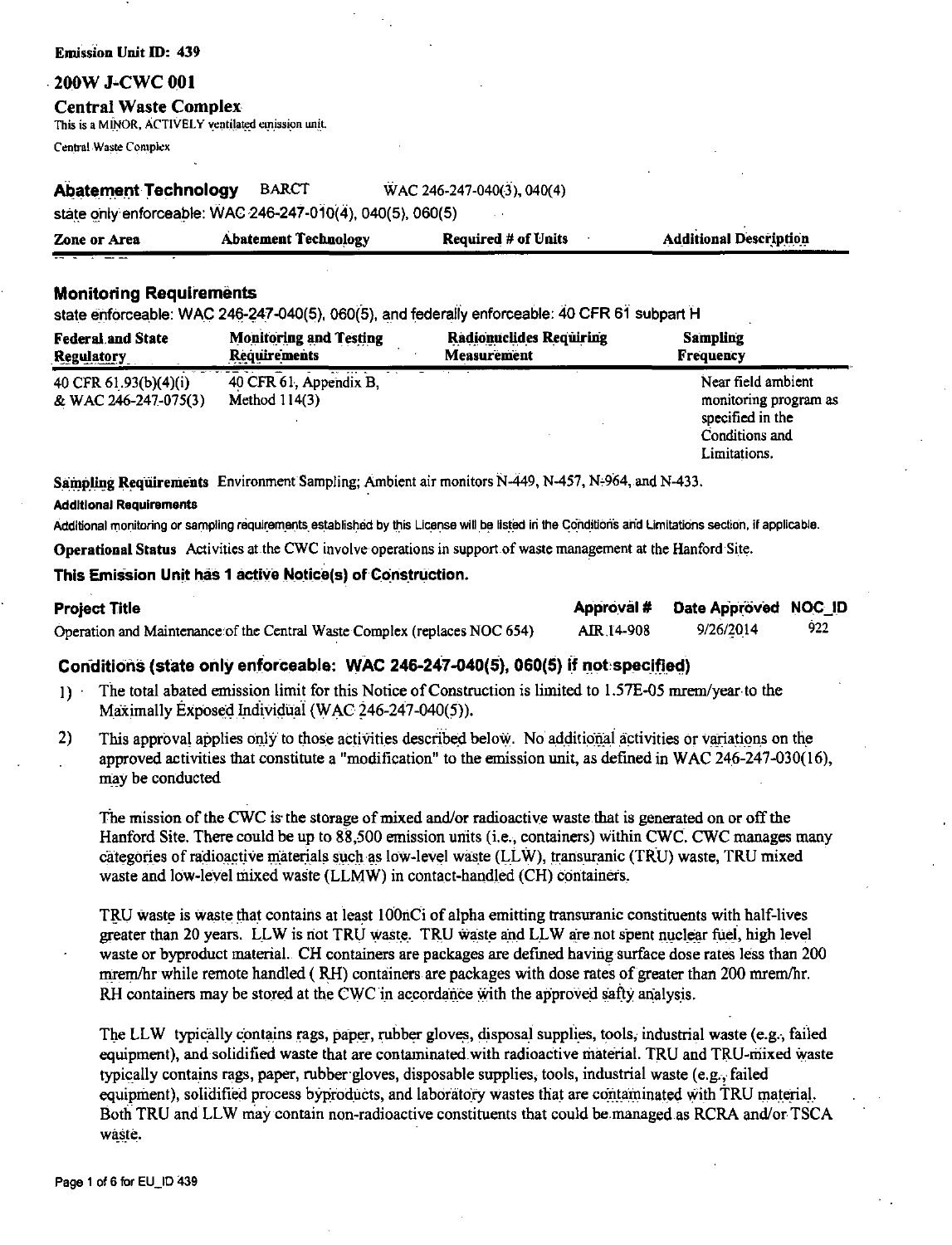The TRU waste accepted by CWC may contain varying concentration of TRU radionuclides and limited amounts of non-TRU radionuclides. With some exceptions all based on safety analysis, the TRU content of waste containers is generally limited to fifty three (53) Pu 239/Pu-240 dose equivalent curies (DE-Ci), where the DE-Ci is derived by multiplying the isotopic composition (i.e., weight fractions of the various TRU isotopes) by the specific activities of each isotope, and then converting that number with correction factors taken from the Hanford Site Solid Waste Acceptance Criteria. The DE-Ci unit is designed to control inhalation dose impacts independent of radionuclide type. The radionuclides Pu-239 and Pu-240 are considered equivalent and are combined for calculation purposes and are used to track the unabated emissions. The TRU waste containers are generally equipped with a pressure relief vent device such as the NucFil® filter. This filter allows the release of gases that may be produced as a result of radiolysis inside the container, while preventing release of particulate matter.

The waste storage areas and facilities at CWC include the following:

- $\bullet$ Shipping and Receiving Area
- Outdoor Waste Storage Areas
- Flammable & Alkali Metal Waste Storage Modules
- Mixed and/or Radioactive Waste Storage Buildings
- RO/RO containers

As needed, the operational activity at CWC includes overpacking waste containers found to be in unsatisfactory condition. Additionally, there may be future instances where potential radiological contamination associated with the outer surfaces of containers and soils needs to be managed. As discussed in AIR 13-602, Central Waste Complex (CWC) Box 231ZDR-11 As Low As Reasonably Achievable. Control Technology (ALARACT) Approval, a general purpose burial box dripped contaminated water to the soil. Following discovery, the contaminated water was contained in collection containers that are emptied periodically. The ALARACT described actions to be taken to place the container in a configuration that would allow installation of a cover, move the container, and provide for the management of contaminated soil and materials disturbed during the activity (as needed). The ALARACT also identified associated radiological controls, monitoring, and records/documentation. To address potential radiological releases from a container, the cleanup of containers, buildings, equipment, and/or contaminated soil would be performed in a manner that is protective of workers and the environment. To address potential future releases from a CWC waste container, conditions 10 through 14 identify the controls that would be implemented to remediate the radiological release.

3) The PTE for this project as determined under WAC 246-247-030(21)(a-e) [as specified in the application] is 3.13E-02 mrem/year. Approved are the associated potential release rates (Curies/year) of:

| Am - 241                |          | Liquid/Particulate Solid                                             | WAC 246-247-030(21)(e)                                                                                                  |
|-------------------------|----------|----------------------------------------------------------------------|-------------------------------------------------------------------------------------------------------------------------|
| 25% of the abated dose. |          |                                                                      | Contributes less than 0.1 mrem/yr to the MEI, and represents less than 10% of the unabated PTE and represents less than |
| $C - 14$                |          |                                                                      | Liquid/Particulate Solid WAC 246-247-030(21)(e)                                                                         |
| 25% of the abated dose. |          |                                                                      | Contributes less than 0.1 mrem/yr to the MEI, and represents less than 10% of the unabated PTE and represents less than |
| Cm - 243                |          | Liquid/Particulate Solid                                             | WAC 246-247-030(21)(e)                                                                                                  |
| 25% of the abated dose. |          |                                                                      | Contributes less than 0.1 mrem/yr to the MEI, and represents less than 10% of the unabated PTE and represents less than |
| Cm - 244                |          | Liquid/Particulate Solid                                             | WAC 246-247-030(21)(e)                                                                                                  |
| 25% of the abated dose. |          |                                                                      | Contributes less than 0.1 mrem/yr to the MEI, and represents less than 10% of the unabated PTE and represents less than |
| Co - 60                 |          |                                                                      | Liquid/Particulate Solid WAC 246-247-030(21)(e)                                                                         |
| 25% of the abated dose. |          |                                                                      | Contributes less than 0.1 mrem/yr to the MEI, and represents less than 10% of the unabated PTE and represents less than |
| $Cs - 137$              |          | Liquid/Particulate Solid                                             | WAC 246-247-030(21)(e)                                                                                                  |
| 25% of the abated dose. |          |                                                                      | Contributes less than 0.1 mrem/yr to the MEI, and represents less than 10% of the unabated PTE and represents less than |
| $DE - 0$                | 9.38E-03 | Liquid/Particulate Solid                                             | WAC 246-247-030(21)(e)                                                                                                  |
|                         |          | they are conservatively represented by the total alpha constituents. | Alpha release rate is assumed to be Pu 239/249. Other radionuclides may be encountered and are approved so long as      |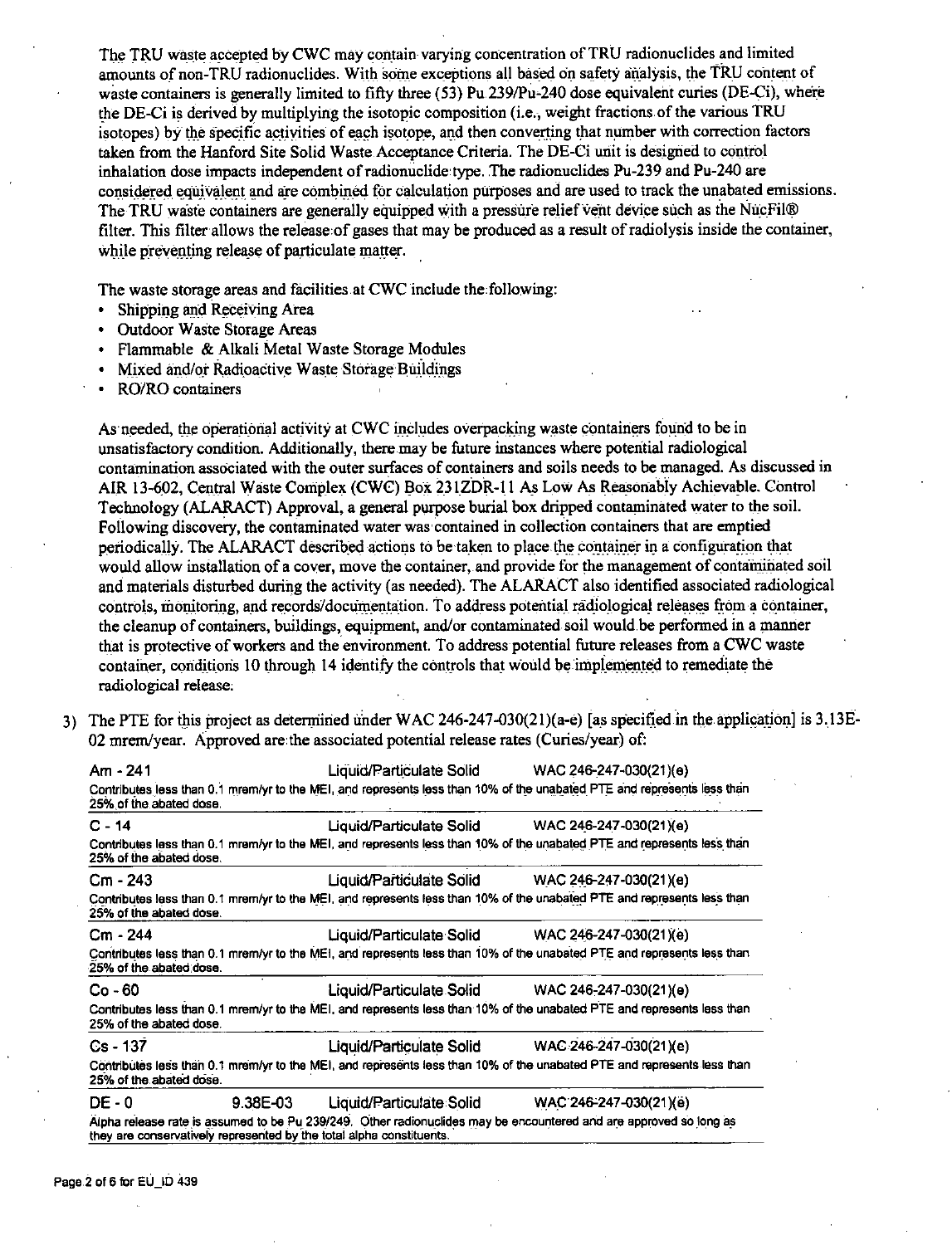| Eu - 154                |                                                                                           | Liquid/Particulate Solid |          | WAC 246-247-030(21)(e)                                                                                                   |
|-------------------------|-------------------------------------------------------------------------------------------|--------------------------|----------|--------------------------------------------------------------------------------------------------------------------------|
| 25% of the abated dose. |                                                                                           |                          |          | Contributes less than 0.1 mrem/yr to the MEI, and represents less than 10% of the unabated PTE and represents less than  |
| Eu - 155                |                                                                                           | Liquid/Particulate Solid |          | WAC $246-247-030(21)(e)$                                                                                                 |
| 25% of the abated dose. |                                                                                           |                          |          | Contributes less than 0.1 mrem/yr to the MEI, and represents less than 10% of the unabated PTE and represents less than  |
| Ni - 59                 |                                                                                           | Liquid/Particulate Solid |          | $WAC 246-247-030(21)(e)$                                                                                                 |
| 25% of the abated dose. |                                                                                           |                          |          | Contributes less than 0.1 mrem/yr to the MEI, and represents less than 10% of the unabated PTE and represents less than  |
| Ni - 63                 |                                                                                           | Liquid/Particulate Solid |          | WAC 246-247-030(21)(e)                                                                                                   |
| 25% of the abated dose. |                                                                                           |                          |          | Contributes less than 0.1 mrem/yr to the MEI, and represents less than 10% of the unabated PTE and represents less than  |
| Pu - 238                |                                                                                           | Liquid/Particulate Solid |          | WAC 246-247-030(21)(e)                                                                                                   |
| 25% of the abated dose. |                                                                                           |                          |          | Contributes less than 0.1 mrem/yr to the MEI, and represents less than 10% of the unabated PTE and represents less than  |
| Pü - 241                |                                                                                           | Liquid/Particulate Solid |          | WAC 246-247-030(21)(e)                                                                                                   |
| 25% of the abated dose. |                                                                                           |                          |          | Contributes less than 0.1 mrem/yr to the MEI, and represents less than 10% of the unabated PTE and represents less than  |
| $Pu - 242$              |                                                                                           | Liquid/Particulate Solid |          | WAC 246-247-030(21)(e)                                                                                                   |
| 25% of the abated dose. |                                                                                           |                          |          | Contributes less than 0.1 mrem/yr to the MEI, and represents less than 10% of the unabated PTE and represents less than. |
| Se - 79                 |                                                                                           | Liquid/Particulate Solid |          | WAC 246-247-030(21)(e)                                                                                                   |
| 25% of the abated dose. |                                                                                           |                          |          | Contributes less than 0.1 mrem/yr to the MEI, and represents less than 10% of the unabated PTE and represents less than  |
| $Sm - 151$              |                                                                                           | Liquid/Particulate Solid |          | WAC 246-247-030(21)(e)                                                                                                   |
| 25% of the abated dose. |                                                                                           |                          |          | Contributes less than 0.1 mrem/yr to the MEI, and represents less than 10% of the unabated PTE and represents less than  |
| Sn - 126                |                                                                                           | Liquid/Particulate Solid |          | WAC 246-247-030(21)(e)                                                                                                   |
| 25% of the abated dose. |                                                                                           |                          |          | Contributes less than 0.1 mrem/yr to the MEI, and represents less than 10% of the unabated PTE and represents less than  |
| $Sr-90$                 |                                                                                           | Liquid/Particulate Solid |          | WAC 246-247-030(21)(e)                                                                                                   |
|                         |                                                                                           |                          |          |                                                                                                                          |
| 25% of the abated dose. |                                                                                           |                          |          | Contributes less than 0.1 mrem/yr to the MEI, and represents less than 10% of the unabated PTE and represents less than  |
| Tc - 99                 |                                                                                           | Liquid/Particulate Solid |          | WAC 246-247-030(21)(e)                                                                                                   |
| 25% of the abated dose. |                                                                                           |                          |          | Contributes less than 0.1 mrem/yr to the MEI, and represents less than 10% of the unabated PTE and represents less than  |
| $U - 233$               |                                                                                           | Liquid/Particulate Solid |          | WAC 246-247-030(21)(e)                                                                                                   |
| 25% of the abated dose. |                                                                                           |                          |          | Contributes less than 0.1 mrem/yr to the MEI, and represents less than 10% of the unabated PTE and represents less than  |
| U - 234                 |                                                                                           | Liquid/Particulate Solid |          | WAC 246-247-030(21)(e)                                                                                                   |
| 25% of the abated dose. |                                                                                           |                          |          | Contributes less than 0.1 mrem/yr to the MEI, and represents less than 10% of the unabated PTE and represents less than  |
| $U - 235$               |                                                                                           | Liquid/Particulate Solid |          | WAC 246-247-030(21)(e)                                                                                                   |
| 25% of the abated dose. |                                                                                           |                          |          | Contributes less than 0.1 mrem/yr to the MEI, and represents less than 10% of the unabated PTE and represents less than  |
| U - 236                 |                                                                                           | Liquid/Particulate Solid |          | WAC 246-247-030(21)(e)                                                                                                   |
| 25% of the abated dose. |                                                                                           |                          |          | Contributes less than 0.1 mrem/yr to the MEI, and represents less than 10% of the unabated PTE and represents less than  |
| $U - 238$               |                                                                                           | Liquid/Particulate Solid |          | WAC 246-247-030(21)(e)                                                                                                   |
| 25% of the abated dose. |                                                                                           |                          |          | Contributes less than 0.1 mrem/yr to the MEI, and represents less than 10% of the unabated PTE and represents less than  |
| Zr - 93                 |                                                                                           | Liquid/Particulate Solid |          | WAC 246-247-030(21)(e)                                                                                                   |
| 25% of the abated dose. |                                                                                           |                          |          | Contributes less than 0.1 mrem/yr to the MEI, and represents less than 10% of the unabated PTE and represents less than  |
|                         | The radioactive isotopes identified for this emission unit are (no quantities specified): |                          |          |                                                                                                                          |
| Am - 241                | $C - 14$                                                                                  | Cm - 243                 | Cm - 244 | $Co - 60$                                                                                                                |
| $Cs - 137$              | Eu - 154<br>Pu - 239.                                                                     | Eu - 155<br>Pu - 240     | Ni - 59  | Ni - 63                                                                                                                  |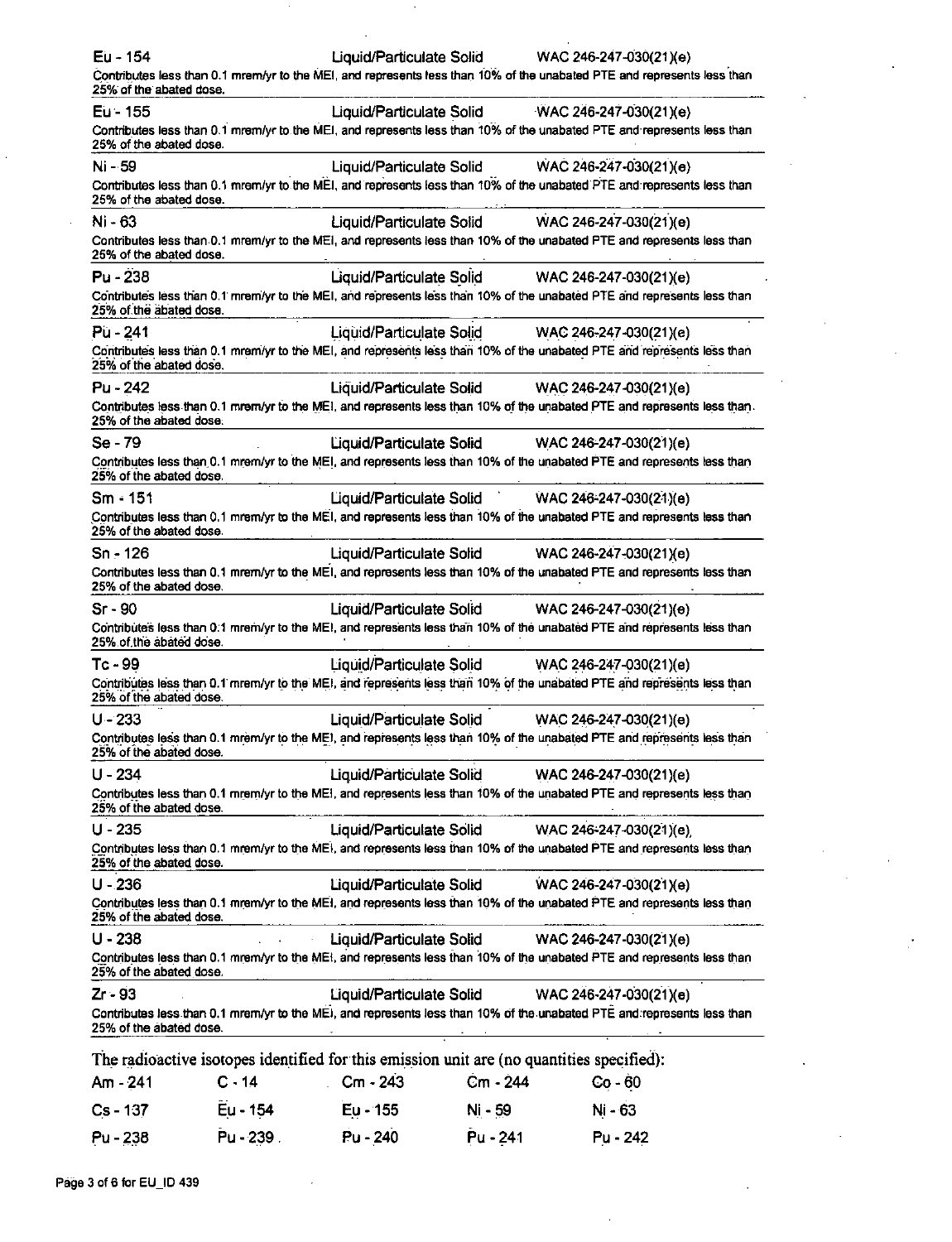| $Se-79$   | Sm - 151  | $Sn - 126$ | Sr - 90   | $Tc - 99$ |
|-----------|-----------|------------|-----------|-----------|
| $U - 233$ | $U - 234$ | $U - 235$  | $U - 236$ | $U - 238$ |
| $-1$      |           |            |           |           |

Zr - 93

The potential release rates described in this Condition were used to determine control technologies and monitoring requirements for this approval. DOE must notify the Department of a "modification" to the emission unit, as defined in WAC 246-247-030(16). DOE must notify the Department of any changes to a NESHAP major emission unit when a specific isotope is newly identified as contributing greater than 10% of the potential TEDE to the MEI, or greater than 25% of the TEDE to the MEI after controls. (WAC 246-247-110(9)) DOE must notify the Department of any changes to potential release rates as required by state or federal regulations including changes that would constitute a significant modification to the Air Operating Permit under WAC 173-401-725(4). Notice will be provided according to the particular regulation under which notification is required. If the applicable regulation(s) does not address manner and type of notification, DOE will provide the Department with advance written notice by letter or electronic mail but not solely by copies of documents.

WDOH NOTIFICATION- Contamination Levels 4)

WDOH will be notified when the following contamination levels are found:

-Direct contamination on soil, container, or adjacent surfaces is detected greater than 500,000 dpm/100 cm<sup>2</sup> alpha and/or 1 rad/hr/100 cm<sup>2</sup> beta gamma are encountered.

-Removable/transferrable contamination levels above 2,000 dpm/100 cm^2 alpha or 100,000 dpm/100cm^2 betagamma are encountered. (WAC 246-247-040 $((5))$ )

#### WDOH NOTIFICATION & IMPLEMENTATION OF CONTROLS-Contamination Levels  $5)$

Removable/transferrable contamination will be maintained less than a maximum level of 2,200,000 dpm/100 cm<sup> $\gamma$ </sup>2 alpha and/or less than 4 rad/hr/100 cm<sup>2</sup>2 beta gamma.

Direct contamination levels will be maintained less than a maximum of 20,000dpm/100cm^2 alpha, and or 1.000.000dpm/100cm^2 beta-gamma

Exceeding these contamination limits requires work to stop and WDOH notification.

The following appropriate controls must then be implemented prior to resuming work:

-Contamination will be secured or contained prior to continuing work.

-Appropriate controls such as water, fixatives, covers, containment tents, or windscreens shall be applied.

-Soil shall be wetted prior to removal if not already damp.

-If soil is to be removed such as during excavation activities, it would be fixed or covered until excavated or otherwise dispositioned.

-General work place air monitoring shall be performed during removal activities.

-Removed soil or vegetation not already in containers will be covered with plastic, fixative applied at the end of each shift, and/or the material will be covered as necessary to prevent airborne dust particles.  $(WAC 246-247-040(5))$ 

### **ABATEMENT- Drum Vents**  $6)$

TRU drum and box waste containers shall be equipped with passive vents, either vent clips, NucFil® filters, or similar devices. Vent clips will be replaced with NucFil® filters or similar devices as containers are prepared for shipment either to the Waste Isolation Pilot Plant (WIPP) or transferred to other locations onsite. (WAC 246-247- $040(5)$ 

### $\overline{7}$ **ABATEMENT-NucFil® Filters or Similar Device**

A NucFil filter or similar device may be constructed with a variety of filter media (e.g. a porous carbon/carbon composite or sintered 316 SS metal) housed in stainless steel. At a minimum, the NucFil filter or similar device shall restrict the release of 99.95% of particles with a mean 0.3 microns in size. (WAC 246-247-040(5))

### **ABATEMENT-PermaCon** 8)

A PermaCon modular containment unit may be placed in select, existing CWC buildings for the purpose of sampling the head space gas within solid waste storage containers. Such buildings would have roof mounted exhausters, rated at a minimum of 16,000 cubic feet per minute. (WAC 246-247-040(5))

#### 9) 9) ABATEMENT-Roll-on/Roll-off (RO/RO) Containers

RO/RO containers are commercially-available, open-top dumpsters. They may be used for storage/disposal of LLW generated on the Hanford Site from routine maintenance and surveillance activities (e.g., rags, paper, rubber gloves, disposal supplies, tools, industrial waste potentially contaminated with radioactive material). For routine activities, the waste is placed in plastic on location, and the plastic is secured (e.g., taped close).

- the bagged waste shall be transported to the CWC and stored in a RO/RO.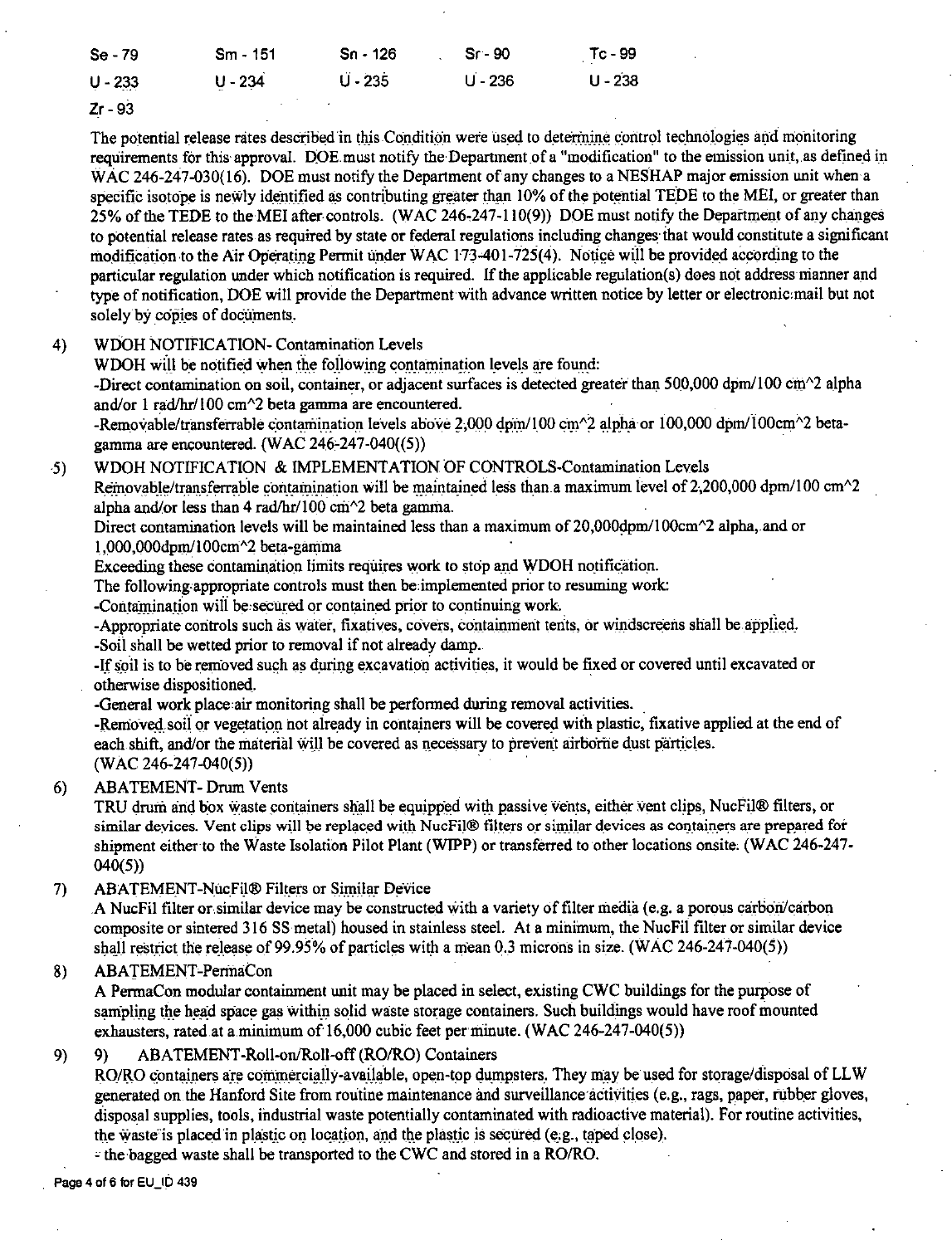-A maximum of four (4) RO/RO containers may be generated per year for waste streams·associated with routine maintenance and surveillance activities,

-The containers could be located anywhere within the CWC fenced area.

-The filled containers shall be transported to ERDF for disposal.

The RO/RO containers may also be used in support of the management of contaminated soil and materials disturbed during the cleanup of containers, buildings, equipment, and/or contaminated soil (i.e. non-routine activities). The RO/RO container is located adjacent to the waste generation site and non-routine activity waste is loaded directly into the container.

,Prior to the use of RO/RO containers for. non°routine cleanup activities, WDOH shall be.notified of the anticipated waste volumes, radiologic contamination levels and any radiological controls required beyond those specified in the license.

-.There is no maximum limit on the number of RO/RO containers that can be used for waste streams associated with  $non-routine$  activities.

-The containers could be located anywhere within the CWC fenced area.

-The filled containers shall be transported to ERDF for disposal.  $(WAC 246-247-040(5))$ 

10) ABATEMENT-Additional Controls for Spill or Release

In the event that a spill or release of contamination associated with a waste container is discovered, additional controls will be implemented

-During work activities, continuous radiological control technician (RCT) coverage will be provided .

-Alpha and beta-gamma contamination surveys will be performed prior to and during cleanup activities that have the potential to disturb radioactive contamination such as soil disturbance and box covering. (WAC 246-247- 040(5))

11) ABATEMENT- Wind Speeds-Stop Work

In any Contamination Area (CA), High Contamination Area (HCA) or Airborne Radioactivity Area (ARA), cleanup activities·involving dispersible contaminated material shall stop if average wind speeds exceed IO miles per hour (mph) for elevated work or 20 mph for ground level work, as measured at the site. (WAC 246-247-040(5))

### 12) ABATEMENT- Misters-fixatives

-Hand-held·and/or over-head atomized.misting will be performed during workactivities where a potential exists to generate airborne radioactivity. '

-Atomized misters and fixative sprayers shall be function-checked at the work site prior to commencing work activities. (WAC 246-247-040(5))

13) ABATEMENT-Related Approvals

If a truck-mounted vacuum (i.e., GuzzlerTM) Portable/Temporary Radioactive Air Emission Units (PTRAEU), or HEPA filtered vacuum radioactive air emission unit is used, controls as described in the Hanford Site Radioactive Air Emissions License #FF-01, for the Sitewide GuzzlerTM NOC (Emission Unit ID: 476), the PTRAEU NOC (Emission Unit ID: 447), and the Hanford Sitewide W PORTEX 007 [HEPA vacuums] NOC (Emission Unit ID: 455), respectively, would be followed. (WAC 246-247-040(5))

## 14) ABATEMENT-Soil Removal

-During and after removal of radiologically-contaminated soil, soil surface radiological contamination levels shall be verified.

 $4$ f contamination is present >500,000 dpm/100cm<sup> $\sim$ </sup>2 beta-gamma or >10,000 dpm/100cm $\sim$ 2 alpha:

o Additional soil shall be removed and containerized for disposal

o Soil shall be containerized, fixed or covered if it is to be left for greater than 48 hours (WAC 246-247-040(5))

15) INVENTORY TRACKING-Container Inventory

Container inventory tracked (logged) in the SWITS database and available for audits. (WAC 246-247-040(5)

## 16) TRACKING-Activity Log

The facility must maintain a log in an approved format (SWITS database) for this activity or emission unit. (WAC 246~247-040(5))

17) HOUSEKEEPING

Decontamination and/or replacement of leaking containers shall be performed as needed..

Frequent smears throughout the CWC will be used to ensure that the emission control equipment is working properly.

-Smears that exceed 20 dpm/100 cm $\textdegree{}2$  for alpha and 1,000 dpm/100 cm $\textdegree{}2$  for beta/gamma contamination will be